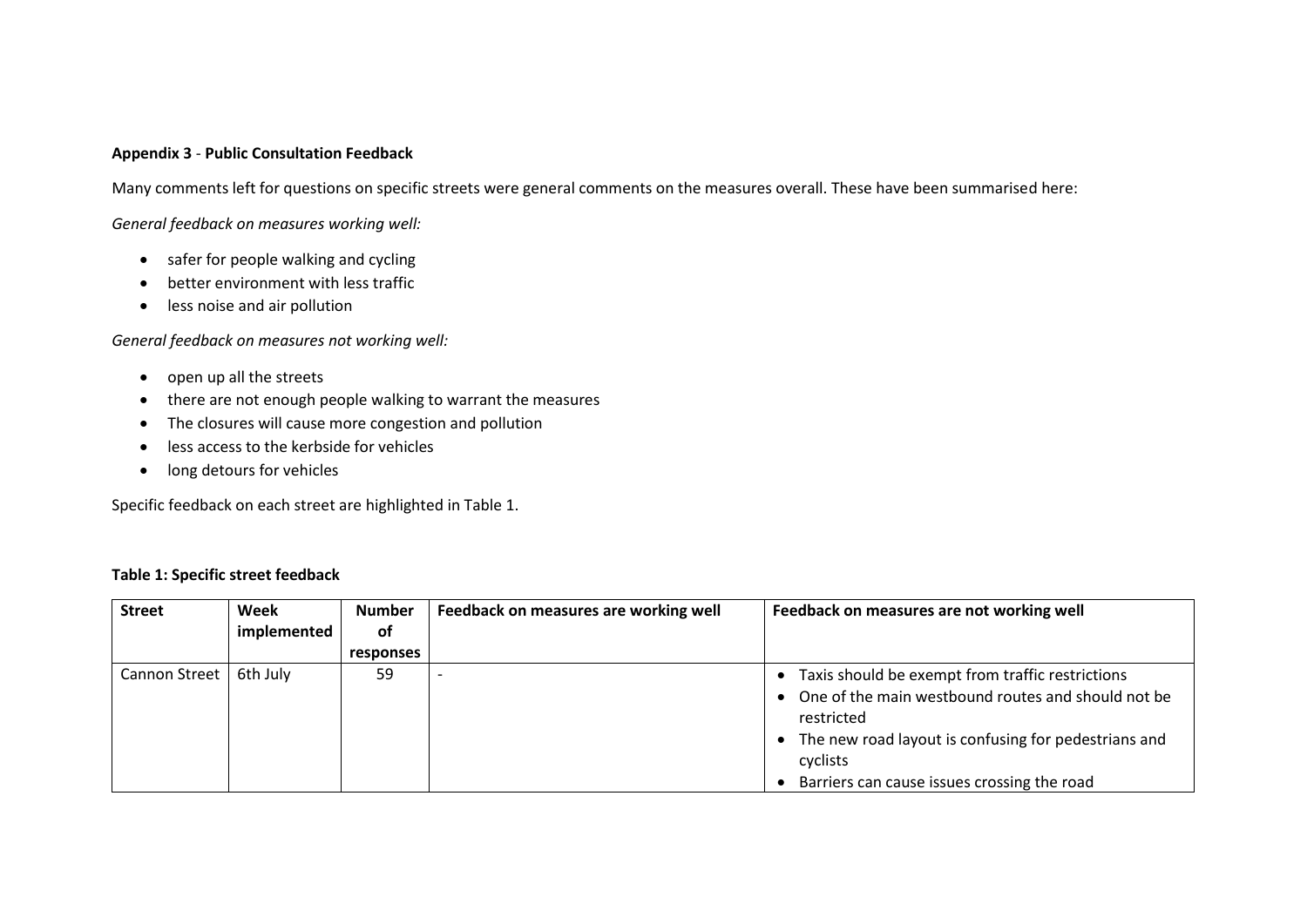|                                           |                                             |    |                                                                                                                       | Organisation response:<br>• Eastbound traffic only measure is not working well                                                   |
|-------------------------------------------|---------------------------------------------|----|-----------------------------------------------------------------------------------------------------------------------|----------------------------------------------------------------------------------------------------------------------------------|
| Poultry                                   | 6th July                                    | 24 | • Wider footways needed here to enable<br>social distancing                                                           | More speed enforcement needed<br>Kerb access is restricted<br>$\bullet$<br>Causing congestion<br>$\bullet$                       |
| Old Broad St<br>(north of<br>London Wall) | 6th July<br>(Removed<br>$w/c$ 13th<br>July) | 20 | • Timed closure to vehicles should be<br>extended                                                                     | • Speed limit should be mandatory                                                                                                |
| Old Broad St<br>(south of<br>London Wall) | 30 <sup>th</sup> June                       | 37 | $\overline{a}$                                                                                                        | • Where there are building works on east side of street<br>there can be less space<br>The barriers can be confusing<br>$\bullet$ |
| Threadneedle<br><b>Street W</b>           | 30 <sup>th</sup> June                       | 30 | • Much safer to enter Threadneedle St from<br>Bank junction for cyclists<br>• The cycle lane should be made permanent | Westbound cyclists are using the space available for<br>$\bullet$<br>people walking                                              |
| Threadneedle<br>St C                      | 30 <sup>th</sup> June                       | 20 |                                                                                                                       | Road is too narrow to accommodate wider pavements.<br>$\bullet$                                                                  |
| Threadneedle<br>St E                      | 30 <sup>th</sup> June                       | 14 | • Better road layout for all users                                                                                    | • Barriers restrict where passengers can be dropped off<br>and picked up at the kerbside                                         |
| Leadenhall<br>Street                      | $6th$ July                                  | 28 | $\overline{\phantom{a}}$                                                                                              |                                                                                                                                  |
| St Mary Axe                               | 30 <sup>th</sup> June                       | 26 | $\overline{a}$                                                                                                        |                                                                                                                                  |
| Lombard                                   | 30 <sup>th</sup> June                       | 35 |                                                                                                                       |                                                                                                                                  |
| Street                                    | (removed<br>$31st$ July)                    |    |                                                                                                                       |                                                                                                                                  |
| Coleman<br>Street                         | 30 <sup>th</sup> June                       | 51 | $\overline{\phantom{a}}$                                                                                              | • Vehicles are still driving through and using as a through<br>route                                                             |
| Old Jewry                                 | 13 <sup>th</sup> July                       | 6  | $\overline{\phantom{a}}$                                                                                              |                                                                                                                                  |